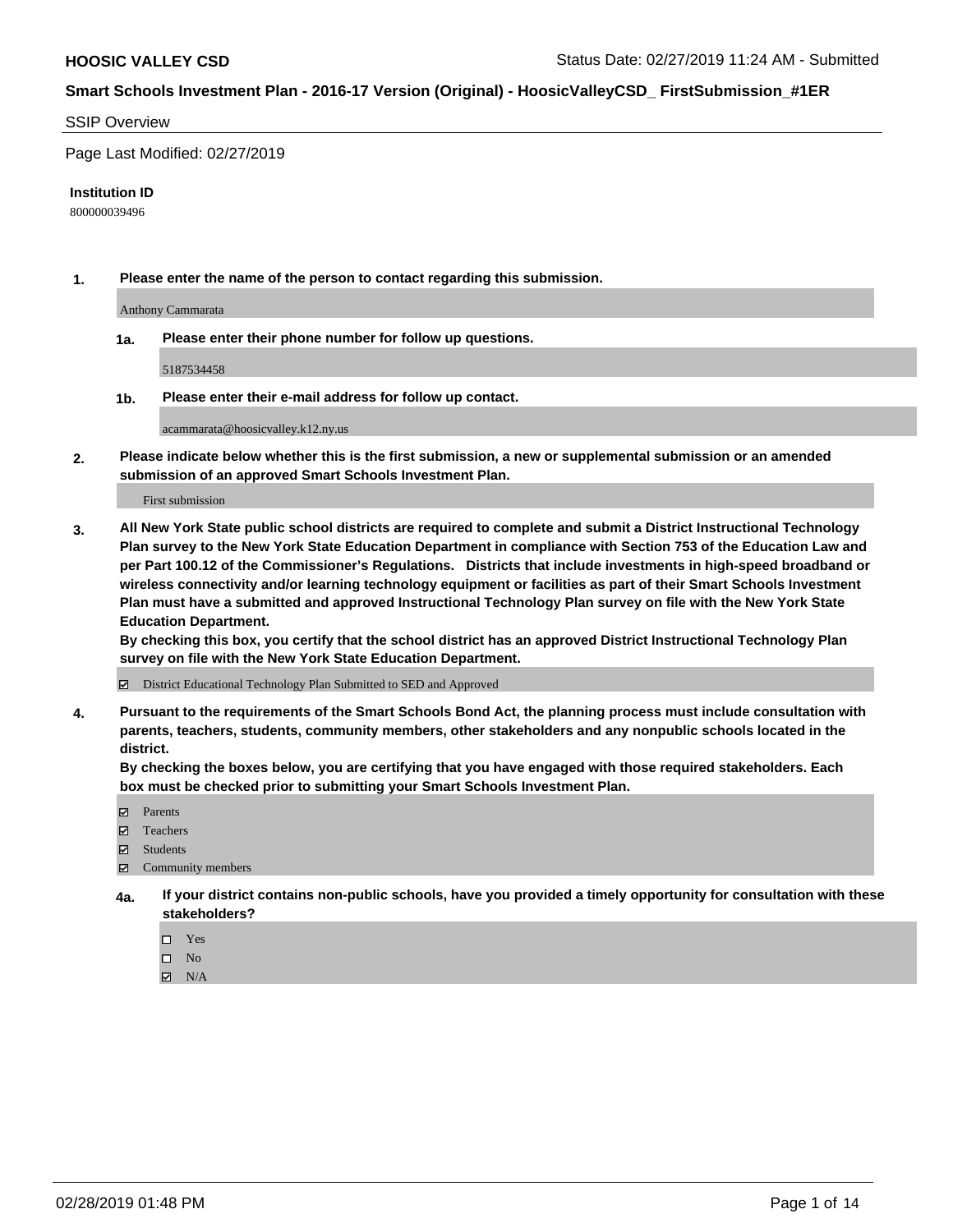### SSIP Overview

Page Last Modified: 02/27/2019

## **5. Certify that the following required steps have taken place by checking the boxes below: Each box must be checked prior to submitting your Smart Schools Investment Plan.**

- The district developed and the school board approved a preliminary Smart Schools Investment Plan.
- $\boxtimes$  The preliminary plan was posted on the district website for at least 30 days. The district included an address to which any written comments on the plan should be sent.
- $\boxtimes$  The school board conducted a hearing that enabled stakeholders to respond to the preliminary plan. This hearing may have occured as part of a normal Board meeting, but adequate notice of the event must have been provided through local media and the district website for at least two weeks prior to the meeting.
- The district prepared a final plan for school board approval and such plan has been approved by the school board.
- $\boxtimes$  The final proposed plan that has been submitted has been posted on the district's website.
- **5a. Please upload the proposed Smart Schools Investment Plan (SSIP) that was posted on the district's website, along with any supporting materials. Note that this should be different than your recently submitted Educational Technology Survey. The Final SSIP, as approved by the School Board, should also be posted on the website and remain there during the course of the projects contained therein.**

Hoosic Valley CSD Smart School Investment Plan PRELIMINARY PLAN 10 27 2017.pdf

**5b. Enter the webpage address where the final Smart Schools Investment Plan is posted. The Plan should remain posted for the life of the included projects.**

http://www.hoosicvalley.k12.ny.us/News17-18/SmartSchoolsBondAct.asp

**6. Please enter an estimate of the total number of students and staff that will benefit from this Smart Schools Investment Plan based on the cumulative projects submitted to date.**

1,080

**7. An LEA/School District may partner with one or more other LEA/School Districts to form a consortium to pool Smart Schools Bond Act funds for a project that meets all other Smart School Bond Act requirements. Each school district participating in the consortium will need to file an approved Smart Schools Investment Plan for the project and submit a signed Memorandum of Understanding that sets forth the details of the consortium including the roles of each respective district.**

 $\Box$  The district plans to participate in a consortium to partner with other school district(s) to implement a Smart Schools project.

**8. Please enter the name and 6-digit SED Code for each LEA/School District participating in the Consortium.**

| <b>Partner LEA/District</b> | <b>ISED BEDS Code</b> |
|-----------------------------|-----------------------|
| (No Response)               | (No Response)         |

**9. Please upload a signed Memorandum of Understanding with all of the participating Consortium partners.**

(No Response)

**10. Your district's Smart Schools Bond Act Allocation is:**

\$967,472

**11. Enter the budget sub-allocations by category that you are submitting for approval at this time. If you are not budgeting SSBA funds for a category, please enter 0 (zero.) If the value entered is \$0, you will not be required to complete that survey question.**

|                                              | Sub-               |
|----------------------------------------------|--------------------|
|                                              | <b>Allocations</b> |
| <b>School Connectivity</b>                   | 61,184             |
| <b>Connectivity Projects for Communities</b> |                    |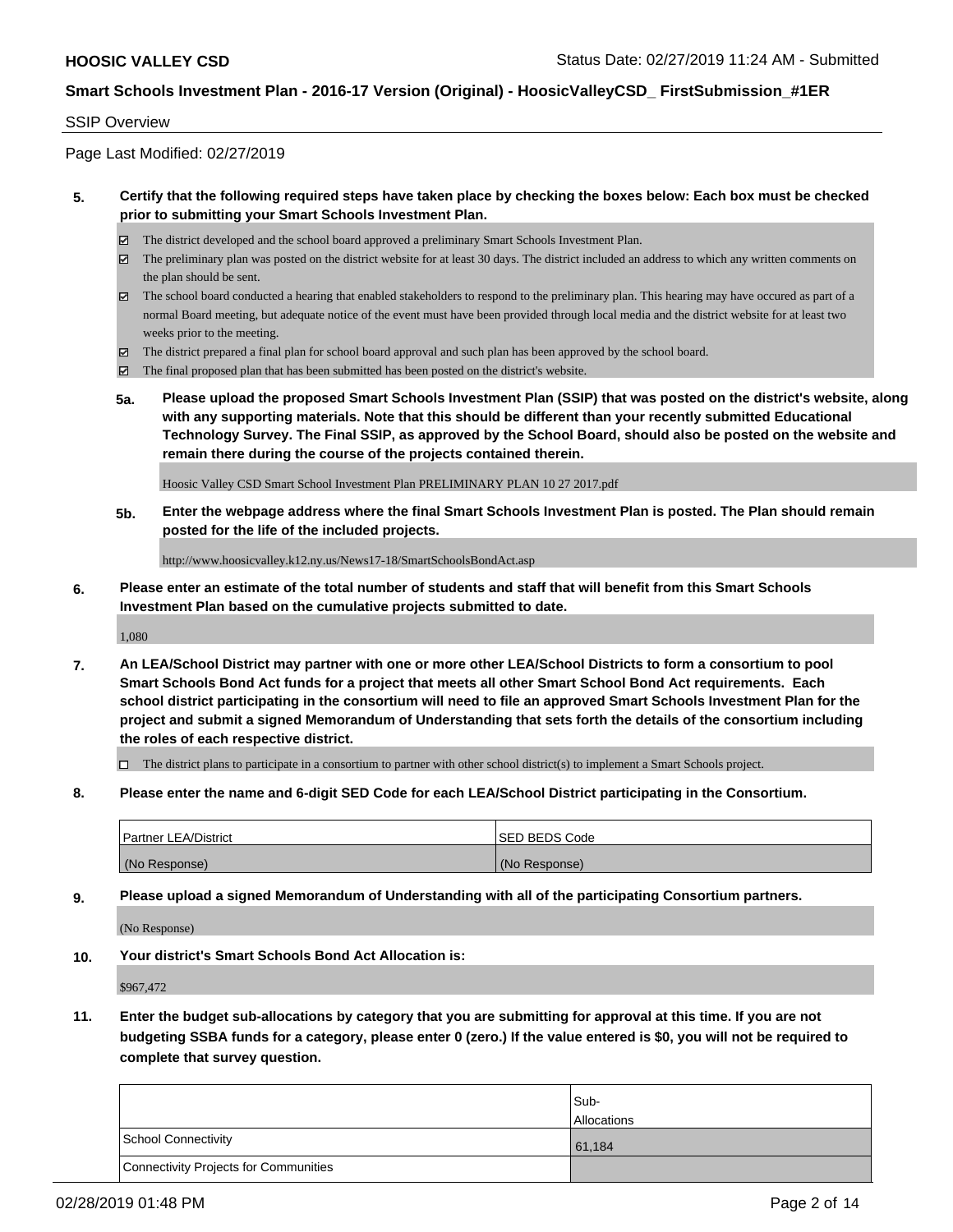# SSIP Overview

Page Last Modified: 02/27/2019

|                                    | Sub-<br>Allocations |
|------------------------------------|---------------------|
|                                    |                     |
| Classroom Technology               | 525,367             |
| Pre-Kindergarten Classrooms        |                     |
| Replace Transportable Classrooms   |                     |
| <b>High-Tech Security Features</b> |                     |
| Totals:                            | 586,551             |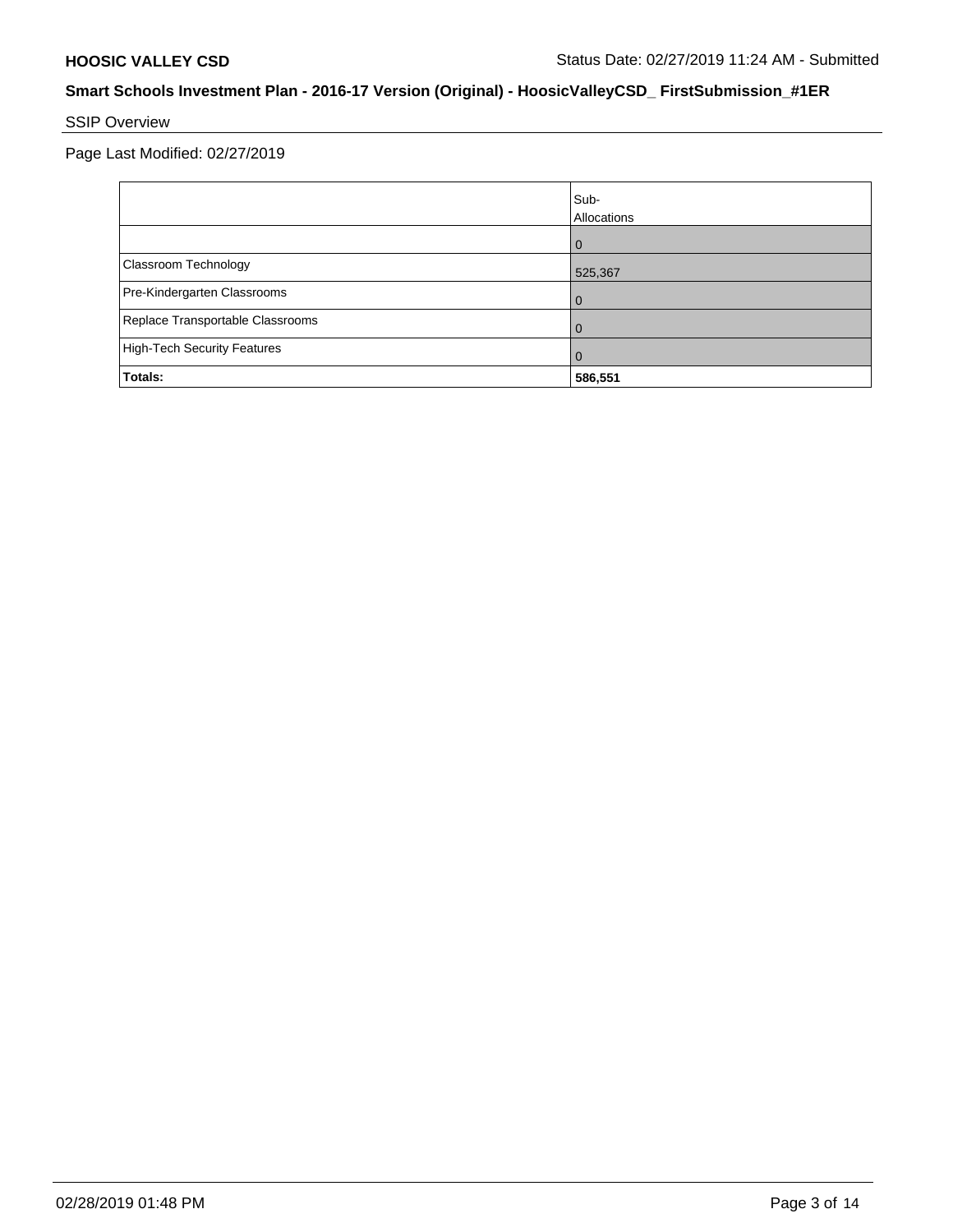### School Connectivity

Page Last Modified: 02/27/2019

- **1. In order for students and faculty to receive the maximum benefit from the technology made available under the Smart Schools Bond Act, their school buildings must possess sufficient connectivity infrastructure to ensure that devices can be used during the school day. Smart Schools Investment Plans must demonstrate that:**
	- **• sufficient infrastructure that meets the Federal Communications Commission's 100 Mbps per 1,000 students standard currently exists in the buildings where new devices will be deployed, or**
	- **• is a planned use of a portion of Smart Schools Bond Act funds, or**
	- **• is under development through another funding source.**

**Smart Schools Bond Act funds used for technology infrastructure or classroom technology investments must increase the number of school buildings that meet or exceed the minimum speed standard of 100 Mbps per 1,000 students and staff within 12 months. This standard may be met on either a contracted 24/7 firm service or a "burstable" capability. If the standard is met under the burstable criteria, it must be:**

**1. Specifically codified in a service contract with a provider, and**

**2. Guaranteed to be available to all students and devices as needed, particularly during periods of high demand, such as computer-based testing (CBT) periods.**

## **Please describe how your district already meets or is planning to meet this standard within 12 months of plan submission.**

As a precondition to utilizing the SSBA allocations, each District has ensured that there is adequate Internet bandwidth (equal to or exceeding 100 Mbps per 1000 students) to sustain computer-based initiatives. The District's current internet bandwidth meets the SSBA requirements. The District has recently worked with Time Warner Cable to increase District bandwidth to required levels. Time Warner Cable has completed the construction of the fiber optic cables and equipment to the District. The District technology staff moved to the new connection in February 2017

- **1a. If a district believes that it will be impossible to meet this standard within 12 months, it may apply for a waiver of this requirement, as described on the Smart Schools website. The waiver must be filed and approved by SED prior to submitting this survey.**
	- $\Box$  By checking this box, you are certifying that the school district has an approved waiver of this requirement on file with the New York State Education Department.

## **2. Connectivity Speed Calculator (Required)**

|                         | Number of<br>Students | Multiply by<br>100 Kbps | Divide by 1000 Current Speed<br>to Convert to<br>Reauired<br>Speed in Mb | l in Mb | Expected<br>Speed to be<br>Attained Within Required<br>12 Months | <b>Expected Date</b><br>When<br>Speed Will be<br>Met |
|-------------------------|-----------------------|-------------------------|--------------------------------------------------------------------------|---------|------------------------------------------------------------------|------------------------------------------------------|
| <b>Calculated Speed</b> | 959                   | 95,900                  | 95.9                                                                     | 100     | 100                                                              | <b>Currently Met</b>                                 |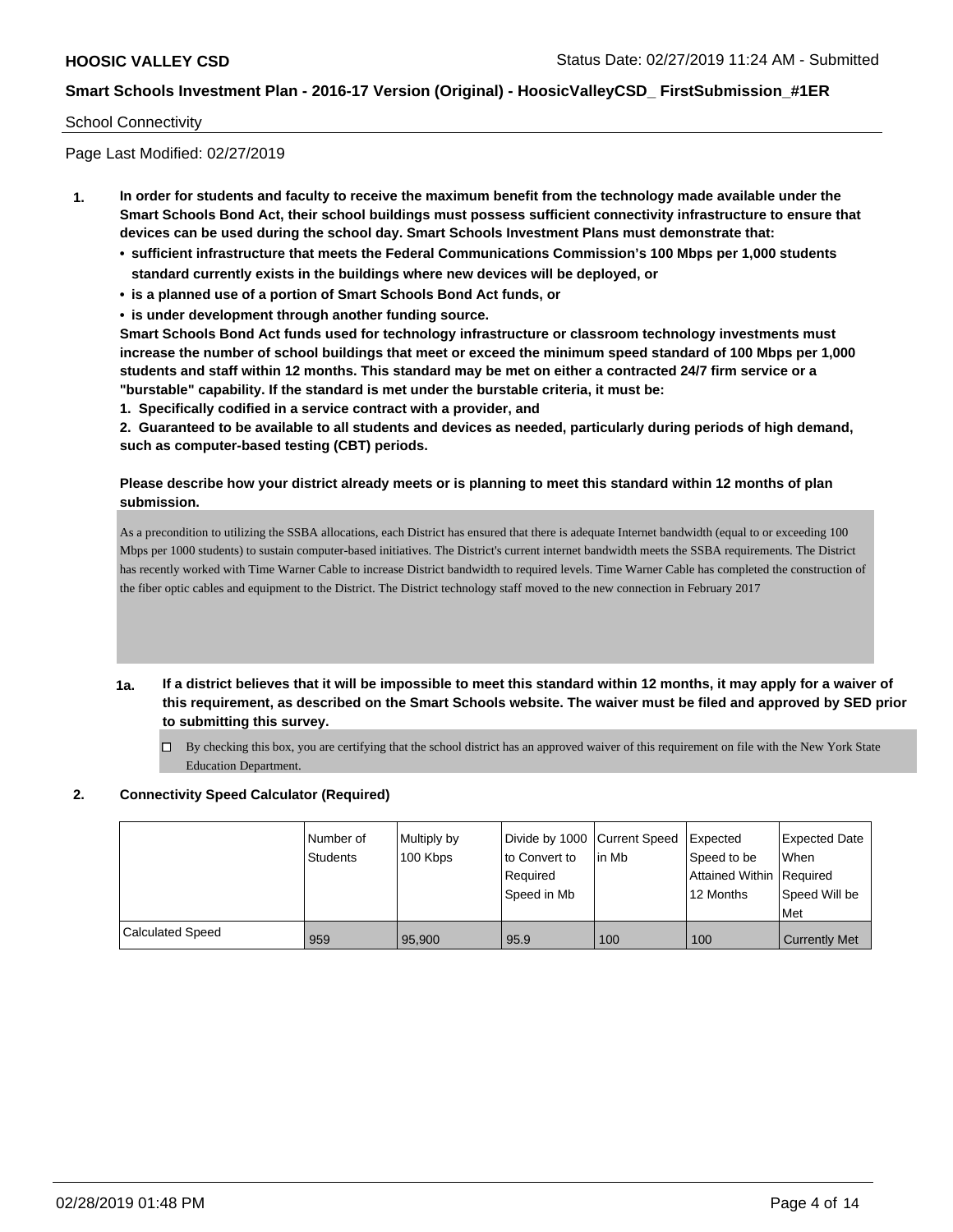### School Connectivity

Page Last Modified: 02/27/2019

# **3. Describe how you intend to use Smart Schools Bond Act funds for high-speed broadband and/or wireless connectivity projects in school buildings.**

With the ever-increasing demand for network resources, the HVCSD has several wiring closets unable to support additional network connectivity. These network connectivity demands include additional computers, Chromebooks, copiers, digital signage, IP cameras, iPads, Smart TVs, VoIP phones and gateways, as well as wireless access points. To meet these demands, additional Hewlett Packard switches and hardware are required to provide additional ports; a list is provided below. The current Hewlett Packard network solution provides Hoosic Valley with a robust data & voice PoE network, comprised of stackable switches, a 10GB fiber backbone and 1GB speeds to the desktop and other endpoints. Since its implementation, Hoosic Valley has purchased 240 Chromebooks, 90 Cisco IP phones, 90 iPads, 50 Wireless Access Points(High School Building) and several Smart TVs.

Location Current Available Ports Quantity and Switch Types Needed ES-Break Room 30 (1) HPE-3800-48G-PoE+4SFP+ Switch 48 Port ES-Room-54 13 (1) HPE-2920-48G-PoE+740 Switch 48 Port ES-Room-17 0 (1) HPE-2920-48G-PoE+740 Switch 48 Port HS LGIA 22 (1) HPE-3800-48G-PoE+4SFP+ Switch 48 Port HS-Room-121 5 (1) HPE-2920-48G-PoE+740 Switch 48 Port HS-Room-20 2 (1) HPE-2920-48G-PoE+740 Switch 48 Port HS-Room-226 0 (1) HPE-2920-48G-PoE+740 Switch 48 Port Spare (1) HPE-3800-48G-PoE+4SFP+ Switch 48 Port

To take full advantage of any potential Smart Schools Bond Act funding for classroom technology, Hoosic Valley upgraded the existing 1GB, campus fiber backbone, with a 10GB, hybrid fiber cable in 2014-2015. This hybrid fiber cable is currently supporting a 10GB backbone and can support speeds of 40GB and 100GB in the future. As part of this network upgrade, Hoosic Valley replaced the outdated Cisco data network with a more affordable Hewlett Packard solution. In 2015-2016, Hoosic Valley completely upgraded the Cisco VoIP infrastructure including call managers, unity, gateways, routers, and IP phones. In order to meet the increased need for online access and to meet the bandwidth requirements for the SSBA, the District plans to purchase eight network server switches to add to existing equipment. Additionally, the original wireless access switches that support the District's current wireless network at the Elementary School will be replaced with 40 new Aruba wireless access point switches which will be capable of supporting higher throughput and will have PoE functionality.

**4. Describe the linkage between the district's District Instructional Technology Plan and the proposed projects. (There should be a link between your response to this question and your response to Question 1 in Part E. Curriculum and Instruction "What are the district's plans to use digital connectivity and technology to improve teaching and learning?)**

The Hoosic Valley Central School district provides a comprehensive consistent and complete technology integration that prepares students to effectively participate in the 21st century and graduate college and be career ready. Emphasis is placed on developing technology skills and competence as well as teaching students to use these skills ethically, responsibly and efficiently. Our district technology plan adheres to the current ISTE standards.

 These standards guide students through opportunities using technology to develop skills that encourage personal productivity, creativity, critical thinking and collaboration in the classroom and in their daily lives. In addition to these skills students will be proficient researching information relative to their current units of study. As a result students will be knowledgeable with current programs, operational systems and applications. According to Butzin, researchers running a program called Project Child (Computers Helping Instruction and Learning Development) showed that students in K-5 classrooms that had ready to use technology for instruction consistently had "higher test scores and better discipline than their counterparts" (Butzin, 2000, p.3). Having technology on hand in the classroom will provide teachers the opportunity for active engagement and real world connections to set a meaningful purpose for learning.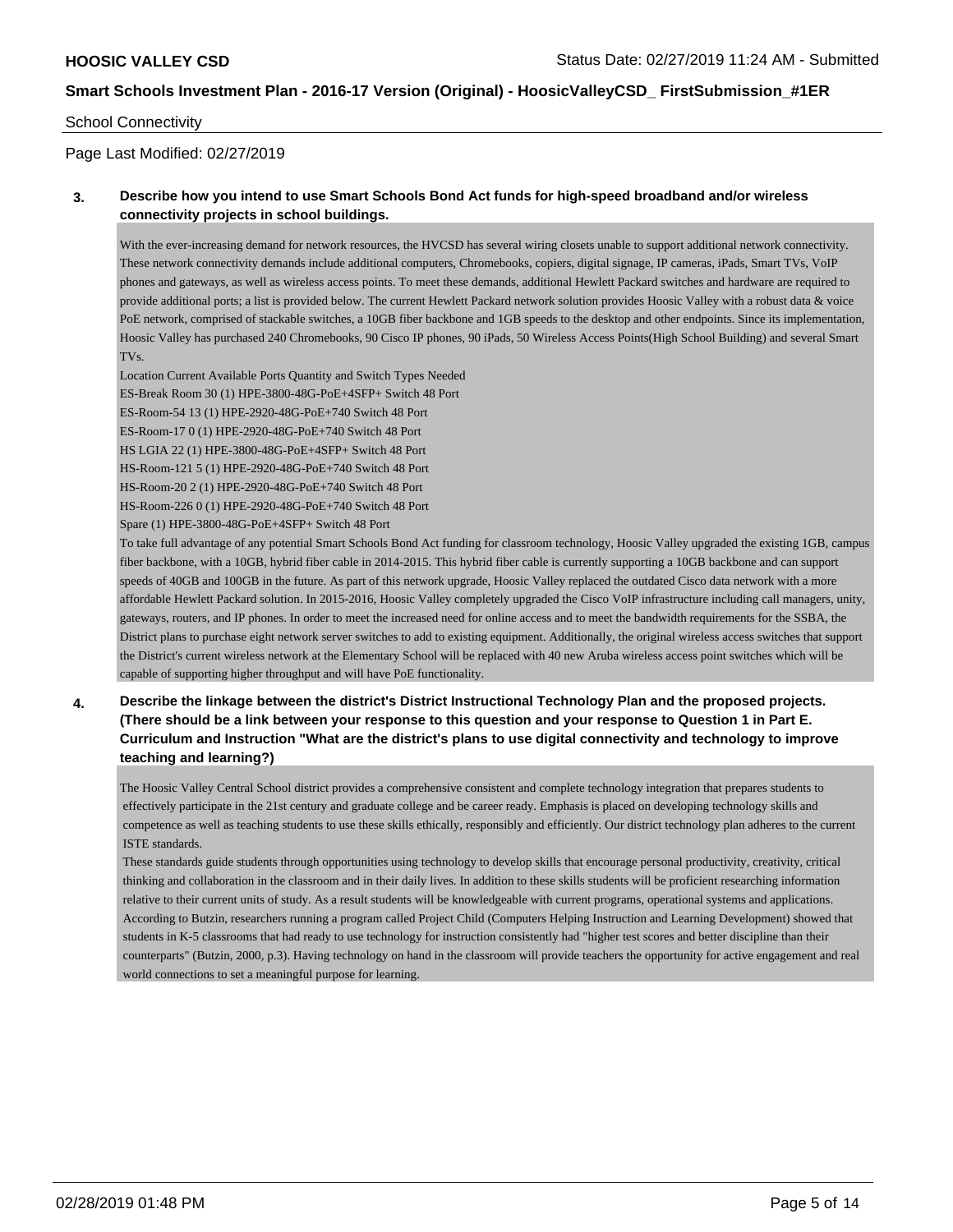### School Connectivity

Page Last Modified: 02/27/2019

**5. If the district wishes to have students and staff access the Internet from wireless devices within the school building, or in close proximity to it, it must first ensure that it has a robust Wi-Fi network in place that has sufficient bandwidth to meet user demand.**

#### **Please describe how you have quantified this demand and how you plan to meet this demand.**

Using different sources of funding, the Hoosic Valley CSD, upgraded its outdated (1Gb.) campus fiber network backbone in 2014-2015. With the installation of a new hybrid fiber cable, it is currently supporting a 10Gb. network backbone and can support future speeds, of 40 and 100Gb. To maintain its wireless network, Hoosic Valley has deployed Aruba Networks, AirWave Management Platform 8.2.1.1 (Hewlett Packard Enterprise). AirWave is a management platform designed for classroom mobile devices such as Chromebooks, iPads, Smart TVs and their respective applications. It proactively monitors the health status and performance of all things connected, to gain the insights needed to support the districts wireless network.

AirWave monitors client behavior, proactively troubleshooting application issues, and aids in the planning for future capacity expansion. The district continues to work with product support specialist at Aruba (Hewlett Packard Enterprise) to utilize the system to produce reports on user traffic. Included in the districts current investment plan is the replacement of the original older wireless access points at the Elementary School with 40 new Aruba wireless access point switches which will be capable of supporting higher throughput and will have PoE functionality

**6. As indicated on Page 5 of the guidance, the Office of Facilities Planning will have to conduct a preliminary review of all capital projects, including connectivity projects.**

**Please indicate on a separate row each project number given to you by the Office of Facilities Planning.**

| <b>Project Number</b> |  |
|-----------------------|--|
| 491401040001BA1       |  |
| 491401040002BA1       |  |

**7. Certain high-tech security and connectivity infrastructure projects may be eligible for an expedited review process as determined by the Office of Facilities Planning.**

**Was your project deemed eligible for streamlined review?**

Yes

**7a. Districts that choose the Streamlined Review Process will be required to certify that they have reviewed all installations with their licensed architect or engineer of record and provide that person's name and license number. The licensed professional must review the products and proposed method of installation prior to implementation and review the work during and after completion in order to affirm that the work was codecompliant, if requested.**

I certify that I have reviewed all installations with a licensed architect or engineer of record.

**8. Include the name and license number of the architect or engineer of record.**

| <b>Name</b>      | License Number |
|------------------|----------------|
| Thomas J. Kenney | 15921          |

**9. If you are submitting an allocation for School Connectivity complete this table. Note that the calculated Total at the bottom of the table must equal the Total allocation for this category that you**

### **entered in the SSIP Overview overall budget.**

|                      | Sub-<br>Allocation |
|----------------------|--------------------|
| Network/Access Costs | 50,856             |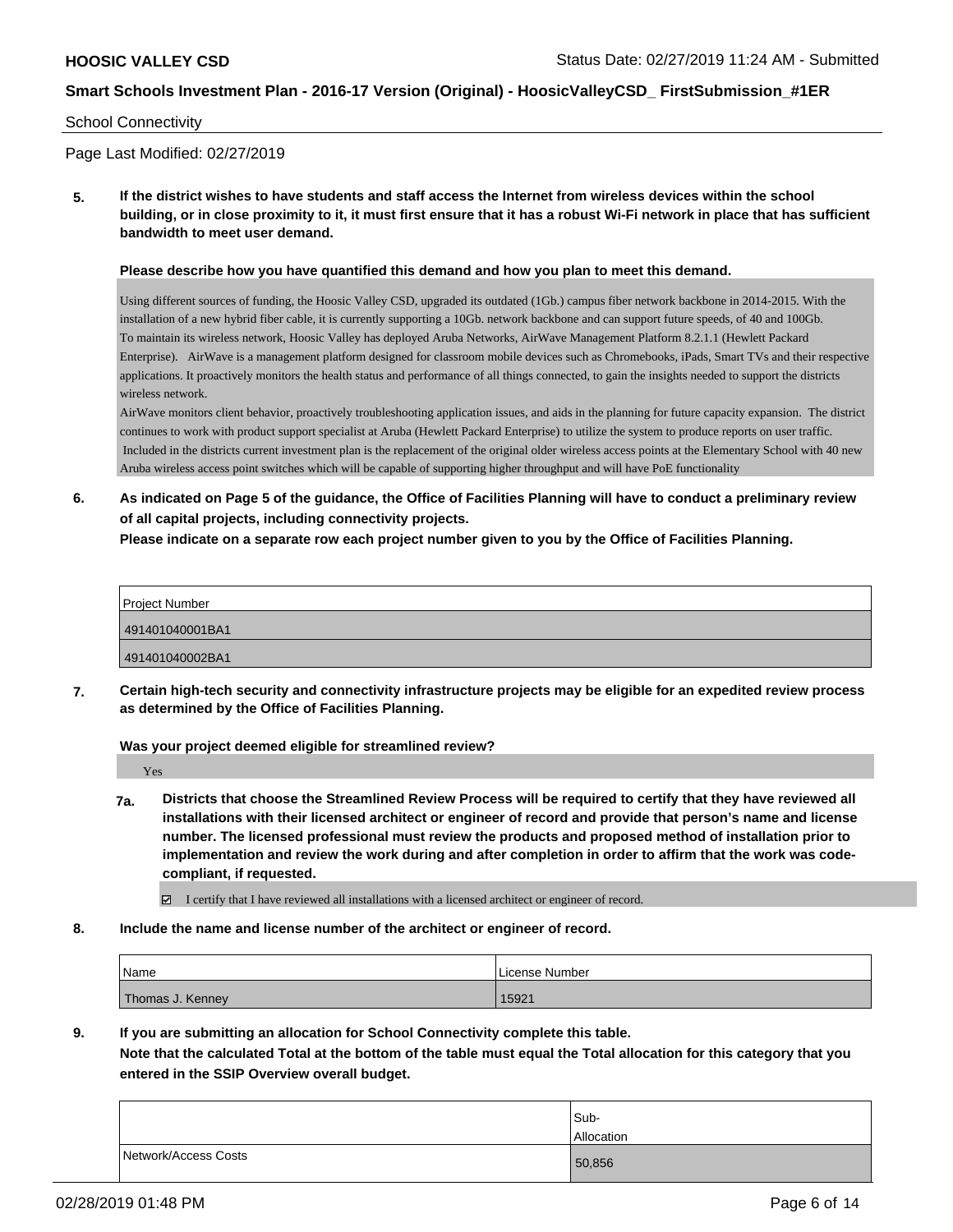School Connectivity

Page Last Modified: 02/27/2019

|                                            | Sub-          |
|--------------------------------------------|---------------|
|                                            | Allocation    |
| Outside Plant Costs                        | (No Response) |
| School Internal Connections and Components | 10,328        |
| <b>Professional Services</b>               | (No Response) |
| Testing                                    | (No Response) |
| <b>Other Upfront Costs</b>                 | (No Response) |
| <b>Other Costs</b>                         | (No Response) |
| Totals:                                    | 61,184        |

**10. Please detail the type, quantity, per unit cost and total cost of the eligible items under each sub-category. This is especially important for any expenditures listed under the "Other" category. All expenditures must be eligible for tax-exempt financing to be reimbursed through the SSBA. Sufficient detail must be provided so that we can verify this is the case. If you have any questions, please contact us directly through smartschools@nysed.gov. NOTE: Wireless Access Points should be included in this category, not under Classroom Educational Technology, except those that will be loaned/purchased for nonpublic schools. Add rows under each sub-category for additional items, as needed.**

| Select the allowable expenditure<br>type.<br>Repeat to add another item under<br>each type. | Item to be purchased                                           | Quantity       | Cost per Item | <b>Total Cost</b> |
|---------------------------------------------------------------------------------------------|----------------------------------------------------------------|----------------|---------------|-------------------|
| <b>Network/Access Costs</b>                                                                 | Aruba 3810 48G PoE 1 Slot 48 Port<br>Switch                    | $\overline{2}$ | 3,987         | 7,973             |
| Network/Access Costs                                                                        | Aruba X372 Power Supply                                        | 9              | 526           | 4.734             |
| Connections/Components                                                                      | Aruba expansion module                                         | 4              | 705           | 2,820             |
| <b>Connections/Components</b>                                                               | Aruba Network Stacking module                                  | $\overline{2}$ | 616           | 1,232             |
| <b>Connections/Components</b>                                                               | HPE SFP+ transceiver module-<br>10GigE                         | 1              | 1,561         | 1,561             |
| <b>Connections/Components</b>                                                               | HPE stacking cable-                                            | $\overline{2}$ | 139           | 278               |
| Network/Access Costs                                                                        | Aruba 2930 48G 1 Slot Switch PoE 48<br>ports                   | 5              | 3,550         | 17,749            |
| <b>Connections/Components</b>                                                               | Aruba Network Stacking Module                                  | 5              | 571           | 2,855             |
| Connections/Components                                                                      | HPE-SFP+transceiver Module-10GigE                              | $\overline{2}$ | 582           | 1,164             |
| Connections/Components                                                                      | HPE stacking cable                                             | 5              | 83            | 418               |
| Network/Access Costs                                                                        | Aruba Instant IAP-315 Wireless<br><b>Access Point Switches</b> | 40             | 510           | 20,400            |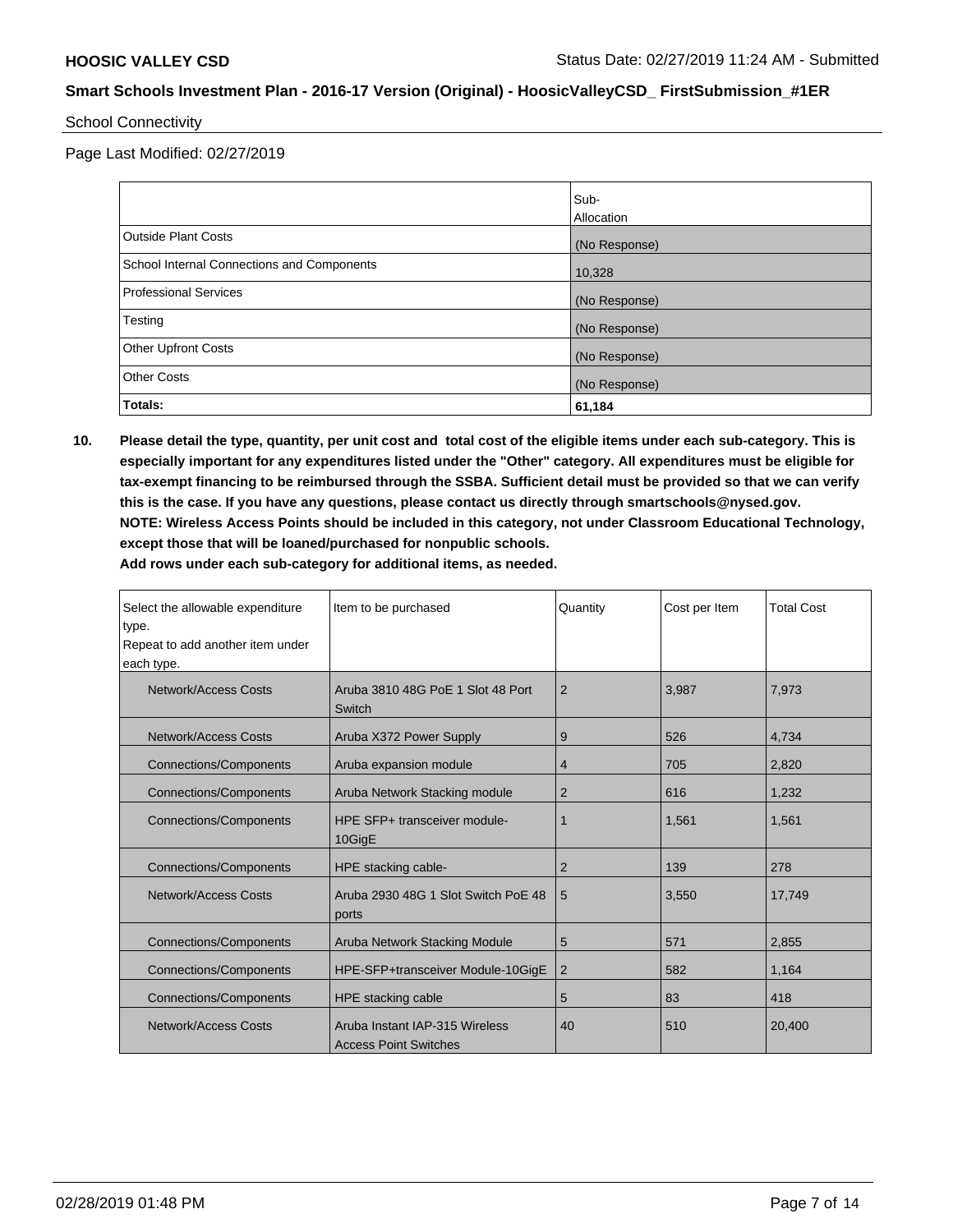## Classroom Learning Technology

Page Last Modified: 02/27/2019

**1. In order for students and faculty to receive the maximum benefit from the technology made available under the Smart Schools Bond Act, their school buildings must possess sufficient connectivity infrastructure to ensure that devices can be used during the school day. Smart Schools Investment Plans must demonstrate that sufficient infrastructure that meets the Federal Communications Commission's 100 Mbps per 1,000 students standard currently exists in the buildings where new devices will be deployed, or is a planned use of a portion of Smart Schools Bond Act funds, or is under development through another funding source.**

**Smart Schools Bond Act funds used for technology infrastructure or classroom technology investments must increase the number of school buildings that meet or exceed the minimum speed standard of 100 Mbps per 1,000 students and staff within 12 months. This standard may be met on either a contracted 24/7 firm service or a "burstable" capability. If the standard is met under the burstable criteria, it must be:**

**1. Specifically codified in a service contract with a provider, and**

**2. Guaranteed to be available to all students and devices as needed, particularly during periods of high demand, such as computer-based testing (CBT) periods.**

**Please describe how your district already meets or is planning to meet this standard within 12 months of plan submission.**

As a precondition to utilizing the SSBA allocations, each District has ensured that there is adequate Internet bandwidth (equal to or exceeding 100 Mbps per 1000 students) to sustain computer-based initiatives. The District's current internet bandwidth meets the SSBA requirements. The District has recently worked with Time Warner Cable to increase District bandwidth to required levels. Time Warner Cable has completed the construction of the fiber optic cables and equipment to the District. The District technology staff moved to the new connection in February 2017

- **1a. If a district believes that it will be impossible to meet this standard within 12 months, it may apply for a waiver of this requirement, as described on the Smart Schools website. The waiver must be filed and approved by SED prior to submitting this survey.**
	- By checking this box, you are certifying that the school district has an approved waiver of this requirement on file with the New York State Education Department.

| 2. |  | <b>Connectivity Speed Calculator (Required)</b> |  |
|----|--|-------------------------------------------------|--|
|    |  |                                                 |  |

|                  | Number of | Multiply by | Divide by 1000 Current Speed |        | <b>Expected</b>            | Expected Date        |
|------------------|-----------|-------------|------------------------------|--------|----------------------------|----------------------|
|                  | Students  | 100 Kbps    | to Convert to                | lin Mb | Speed to be                | When                 |
|                  |           |             | Required                     |        | Attained Within   Required |                      |
|                  |           |             | Speed in Mb                  |        | 12 Months                  | Speed Will be        |
|                  |           |             |                              |        |                            | l Met                |
| Calculated Speed | 959       | 95.900      | 95.9                         | 100    | 100                        | <b>Currently Met</b> |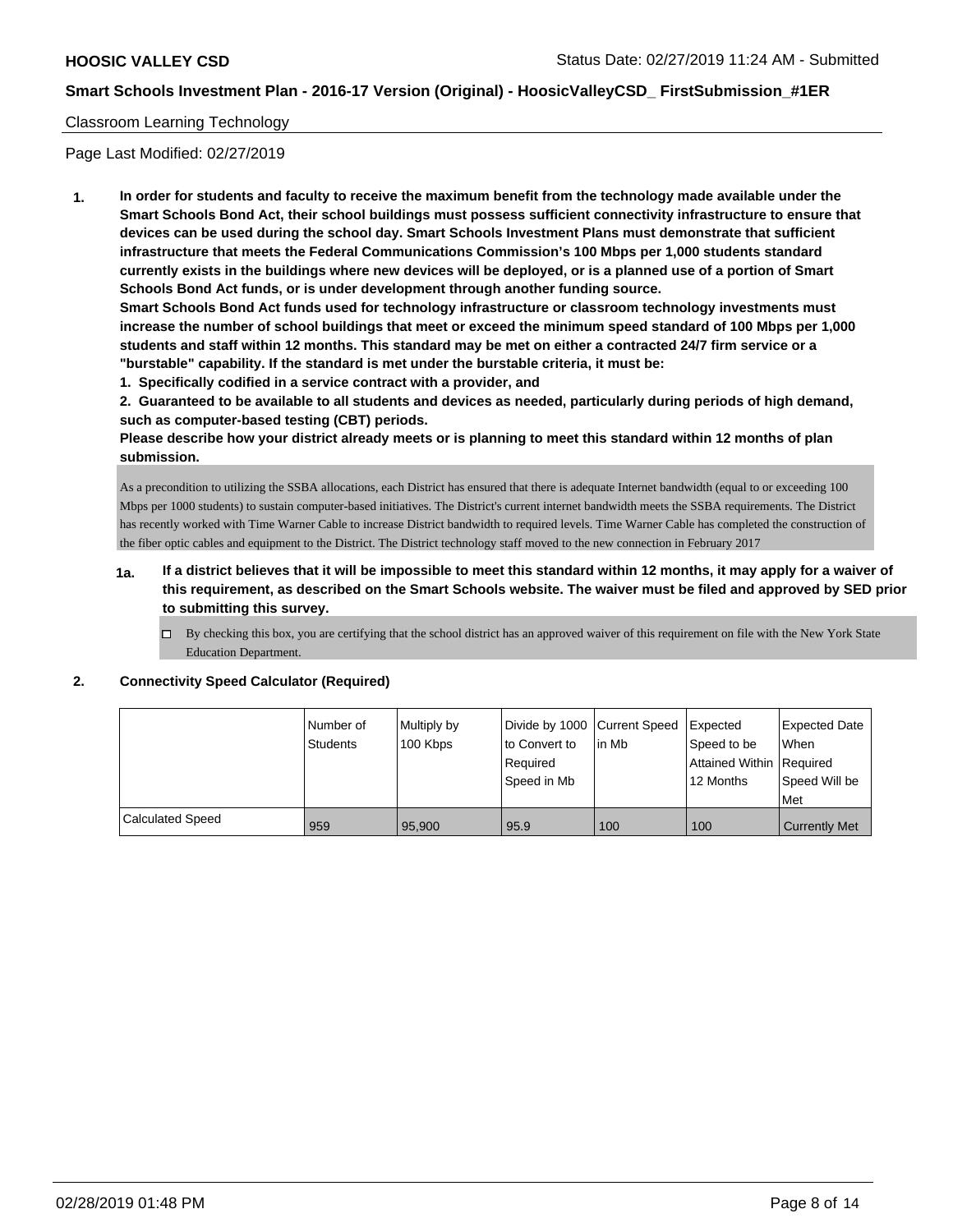## Classroom Learning Technology

Page Last Modified: 02/27/2019

**3. If the district wishes to have students and staff access the Internet from wireless devices within the school building, or in close proximity to it, it must first ensure that it has a robust Wi-Fi network in place that has sufficient bandwidth to meet user demand.**

**Please describe how you have quantified this demand and how you plan to meet this demand.**

With the ever-increasing demand for network resources, the HVCSD has several wiring closets unable to support additional network connectivity. These network connectivity demands include additional computers, Chromebooks, copiers, digital signage, IP cameras, iPads, Smart TVs, VoIP phones and gateways, as well as wireless access points. To meet these demands, additional Hewlett Packard switches and hardware are required to provide additional ports; a list is provided below. The current Hewlett Packard network solution provides Hoosic Valley with a robust data & voice PoE network, comprised of stackable switches, a 10GB fiber backbone and 1GB speeds to the desktop and other endpoints. Since its implementation, Hoosic Valley has purchased 240 Chromebooks, 90 Cisco IP phones, 90 iPads, 50 Wireless Access Points and several Smart TVs. To take full advantage of any potential Smart Schools Bond Act funding for classroom technology, Hoosic Valley upgraded the existing 1GB, campus fiber backbone, with a 10GB, hybrid fiber cable in 2014-2015. This hybrid fiber cable is currently supporting a 10GB backbone and can support speeds of 40GB and 100GB in the future. As part of this network upgrade, Hoosic Valley replaced the outdated Cisco data network with a more affordable Hewlett Packard solution. In 2015-2016, Hoosic Valley completely upgraded the Cisco VoIP infrastructure including call managers, unity, gateways, routers, and IP phones. In order to meet the increased need for online access and to meet the bandwidth requirements for the SSBA, the District plans to purchase eight network server switches to add to existing equipment. Additionally, the original wireless access switches that support the District's current wireless network at the Elementary School will be replaced with 40 new Aruba wireless access point switches which will be capable of supporting higher throughput and will have PoE functionality.

**4. All New York State public school districts are required to complete and submit an Instructional Technology Plan survey to the New York State Education Department in compliance with Section 753 of the Education Law and per Part 100.12 of the Commissioner's Regulations.**

**Districts that include educational technology purchases as part of their Smart Schools Investment Plan must have a submitted and approved Instructional Technology Plan survey on file with the New York State Education Department.**

By checking this box, you are certifying that the school district has an approved Instructional Technology Plan survey on file with the New York State Education Department.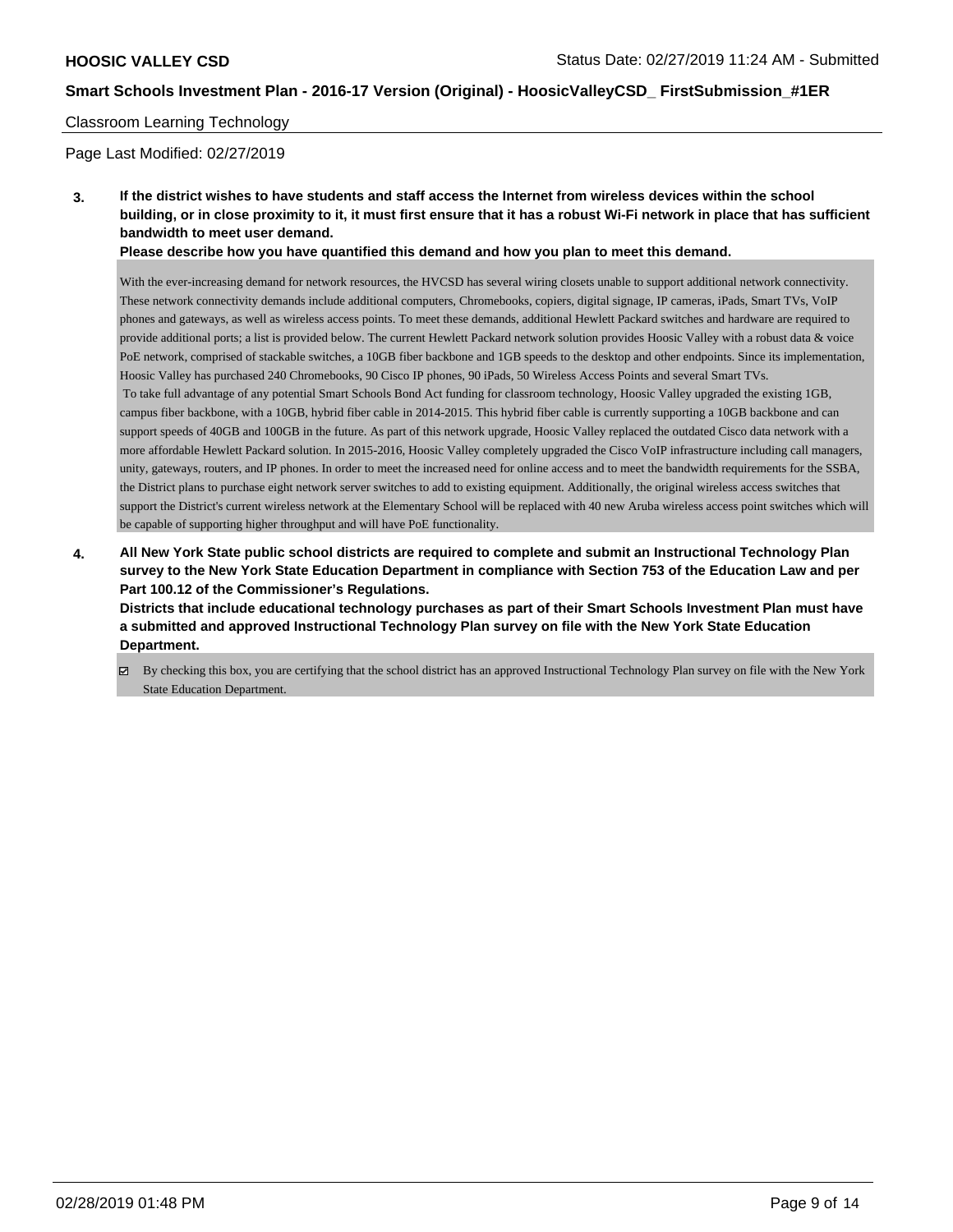## Classroom Learning Technology

Page Last Modified: 02/27/2019

# **5. Describe the devices you intend to purchase and their compatibility with existing or planned platforms or systems. Specifically address the adequacy of each facility's electrical, HVAC and other infrastructure necessary to install and support the operation of the planned technology.**

The District plans to increase the number of wireless devices in several areas. To support the District's ongoing one-to-one device initiative for students, the District has developed the implementation of Chromebooks as an instructional tool for grades 3 to 12 and iPads as an instructional tool for Kindergarten through 2nd grade. The District plans to purchase Dell Chromebook 11 3189 Education 2 in 1(or the equivalent model) Chromebooks with touch screen capability. These units will have 4 GB of RAM and 32 GB solid state hard drives. They will support the AC wireless standard and have 11.6" screens. They will be purchased with the Chrome OS Management license so that they can be added to the District's existing G Suite for Education domain (Google Apps for Education (GAfE)). They will be purchased with a secure cart per 30 devices for storage and charging to ensure the units are well protected. Additional cart as described will be purchased for logistical charging. The District is planning on purchasing the Apple iPad Air 2 Wi-Fi tablet(or the equivalent model). The District will be able to manage the devices utilizing the District's existing Cisco Meraki management system. These devices will have a 64 GB hard drive and a 9.7" screen. These devices will also be purchased with a secure cart per 30 devices for storage and charging to ensure the units are well protected.

Elementary School Instructional Technology Student Devices At the Elementary School, wireless devices will be purchased to increase student accessibility to web-based resources. A total of 200 Chromebooks will be purchased to support the one-to-one Chromebook initiative for 3 rd to 6 th grade. The specifications for these devices are the same as the Chromebooks listed above. The total of 200 Chromebooks is made up of 6 sets of 30 Chromebooks with an additional 20 total Chromebooks being purchased to accommodate replacements for repairs when needed. One set of these Chromebooks will utilized by the Elementary Library. A total of 9 secure Chromebook carts will be purchased. In addition to the 6 sets of Chromebooks, three additional secure carts will be purchased for storage and logistical charging of these Chromebook devices in additional classrooms. To increase the primary students' accessibility to technology applications and web-based resources, an additional 200 Apple iPad devices (or the equivalent model) will be purchased forthe Elementary primary classrooms. The devices will be utilized by Kindergarten through 2 nd grade classrooms, the Music Education classroom, and the Art Education classroom. The District is planning on purchasing the Apple iPad Air 2 Wi-Fi tablet. The device specifications are the same as the iPads listed above. They will have a 64 GB hard drive and a 9.7" screen. Each device will be kept in a high-impact case. A total of 10 secure iPad carts will be purchased. In addition to the 6 sets of iPads, 4 additional secure carts will be purchased for storage and logistical charging of these iPad devices in additional classrooms. High School Instructional Technology Student Devices For the High School, 11 sets of 30 Chromebooks will be purchased to supplement the number of already existing Chromebooks available in the High School for grades 7 to 12. The specifications for these devices are the same as the Chromebooks listed above. Secure carts will be available for storage of these devices in the homeroom classrooms. The carts will be available to all teachers, but will be maintained daily in the homeroom classroom. A total of 15 secure Chromebook carts will be purchased for the High School. In addition to the 11 sets of Chromebooks, 4 additional secure carts will be purchased for storage and logistical charging of these Chromebook devices in additional homeroom classrooms. To support the curriculum within the High School Music and Art classrooms the District plans to purchase a total of 120 Apple iPad devices. The District is planning on purchasing the Apple iPad Air 2 Wi-Fi tablet(or the equivalent model). The device specifications are the same as the iPads listed above. They will have a 64 GB hard drive and a 9.7" screen. Each device will be kept in a high-impact case. A total of 4 secure iPad carts will be purchased (2 for the Music Classrooms & 2 for the Art Classrooms). Teacher Devices & Classroom Illumination Displays To support student learning activities, the District plans to upgrade the teachers' desktop computers and presentation illumination devices in the classrooms. The support staff computers will also be updated. The District plans to purchase 118 Dell All in One Inspiron 24 7000 Series. The units will have 6th generation Intel core I 5 processor, 8 GB memory, and 1TB hard drive. The district also plans to purchase Vizio D-Series 50 inch LED LCD Smart TVs and Vizio E-Series 70 inch LED HD SmartCast TVs to be used as illumination monitors for teacher and student classroom presentation needs. With the monitors will be the purchase of a bracket, HDMI cables, and casting devices. At the High School a total of 41 Vizio 70 inch monitors and 4 Vizio 50 inch monitors will purchased and installed by the district staff in classrooms including the Art, Music, Library, and Cafeteria. A total of 21 Vizio 70 inch monitors and 5 Vizio 50 inch monitors will be purchased and installed for Elementary classrooms including the Art, Music, Library, and Cafeteria. The District will also purchase additional Chromebook touch devices for teachers to cast information while conducting instruction moving around the classroom. The District plans to purchase 80 additional Dell Chromebook 11 3189 Education 2 in 1(or the equivalent model) Chromebooks with touch screen capability (or an equivalent model device with stylus capabilities) . These units will be consistent with the student devices and have 4 GB of RAM and 32 GB solid state hard drives. They will support the AC wireless standard and have 11.6" screens. They will be purchased with the Chrome OS Management license so that they can be added to the District's existing G Suite for Education domain (Google Apps for Education (GAfE))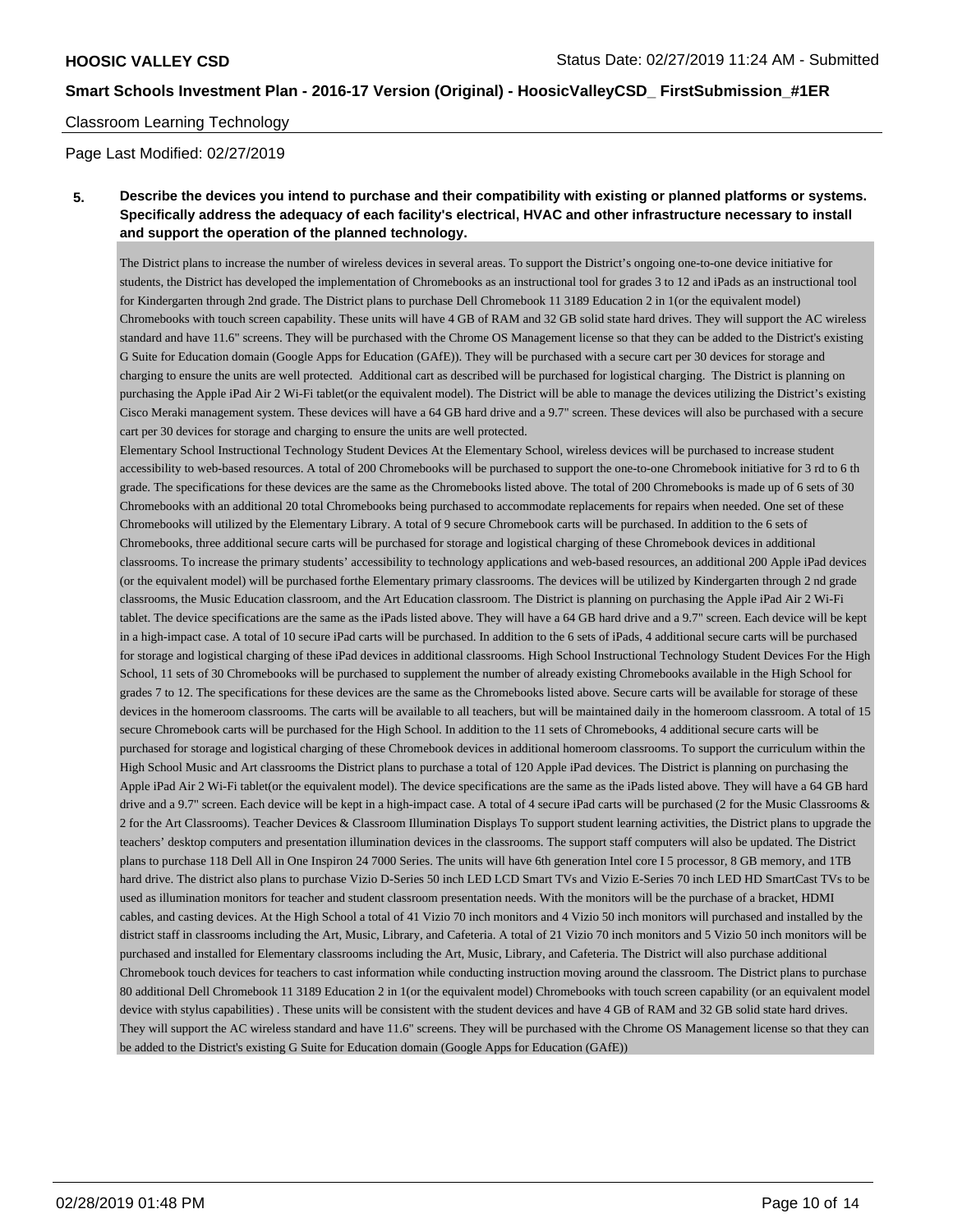### Classroom Learning Technology

Page Last Modified: 02/27/2019

- **6. Describe how the proposed technology purchases will:**
	- **> enhance differentiated instruction;**
	- **> expand student learning inside and outside the classroom;**
	- **> benefit students with disabilities and English language learners; and**
	- **> contribute to the reduction of other learning gaps that have been identified within the district.**

**The expectation is that districts will place a priority on addressing the needs of students who struggle to succeed in a rigorous curriculum. Responses in this section should specifically address this concern and align with the district's Instructional Technology Plan (in particular Question 2 of E. Curriculum and Instruction: "Does the district's instructional technology plan address the needs of students with disabilities to ensure equitable access to instruction, materials and assessments?" and Question 3 of the same section: "Does the district's instructional technology plan address the provision of assistive technology specifically for students with disabilities to ensure access to and participation in the general curriculum?"**

The Hoosic Valley Central School district provides a comprehensive consistent and complete technology integration that prepares students to effectively participate in the 21st century and graduate college and be career ready. Emphasis is placed on developing technology skills and competence as well as teaching students to use these skills ethically, responsibly and efficiently. Our district technology plan adheres to the current ISTE standards. These standards guide students through opportunities using technology to develop skills that encourage personal productivity, creativity, critical thinking and collaboration in the classroom and in their daily lives. In addition to these skills students will be proficient researching information relative to their current units of study. As a result students will be knowledgeable with current programs, operational systems and applications. According to Butzin, researchers running a program called Project Child (Computers Helping Instruction and Learning Development) showed that students in K-5 classrooms that had ready to use technology for instruction consistently had "higher test scores and better discipline than their counterparts" (Butzin, 2000, p.3). Having technology on hand in the classroom will provide teachers the opportunity for active engagement and real world connections to set a meaningful purpose for learning.

- The implementation of these instructional devices in the classroom will help teachers meet the individual needs of their students through differentiated instruction. Specifically, students will have the ability to display their learning through many different platforms with the help of the instructional tools available on both the chromebooks and Ipads. Additionally teachers will be able to access resources such as ELAnews to help meet our struggling readers where they are without missing the important content that is being taught in the classroom. For example, all of our students can be learning about the american revolution but with the implementation of instructional devices, teachers will be able to assign readings based on the individuals students' level.
- The ability to access the Google suite of apps will allow teachers to take the learning outside the classroom. The ability to use google hangout will allow students to collaborate with each other outside of the classroom and the school building. The teachers ability to use google classroom will help bring the learning to students no matter where they are. The ability for students to access classroom materials, research outside of the building, and collaborate with their peers will help transform our school into a 21st century learning institution.
- The Hoosic Valley CSD's Technology Plan addresses Students with Disabilities (SWD) access to instruction, materials, and assessments by outlining specific procedures to guide faculty and staff to assess SWD needs. Individual student assessments guide instructional decisions for SWD's needs for technology to ensure access to the general education curriculum. In the Technology Plan the goal is for SWD have equitable access, Kindergarten through twelfth grade, to experience technology and digital resources in their educational environment. This is accomplished through implementing universal design for Learning, which is a set of principles for curriculum development that provide all students equal opportunities to learn. The Technology Plan addresses instructional goals, methods, materials, and assessments for all students to have equitable access to technology education. Hoosic Valley supports and enhances learning through evidence based research utilizing individuals with expertise in this technology research. The evidence based research will focus on the use, effectiveness and implementation fidelity of the technology tool. This will include professional development to ensure the benefits, utilization, application, and function of the technology. Ultimately, the goal will be to reduce barriers, as well as optimize levels of challenge and support, to meet the needs of all learners.
- With the implementation of the planned purchase of instructional devices (Ipads & Chromebooks) with the SMART Schools allocation the district will be able to develop a one to one device environment. The one to one device initiative will address student engagement among learners. This will help to contribute to the reduction of other learning gaps that have been identified within the district based on assessments of male learners. Utilizing devices to enhance instruction will allow for "choice" of student learning strategies and practices for all learners. Specifically research show that "choice" within the instructional setting has a strong impact on engagement of male students. The additional smart school instructional devices will enhance instruction providing more opportunities for student engagement which in turn will contribute to improve assessment performance.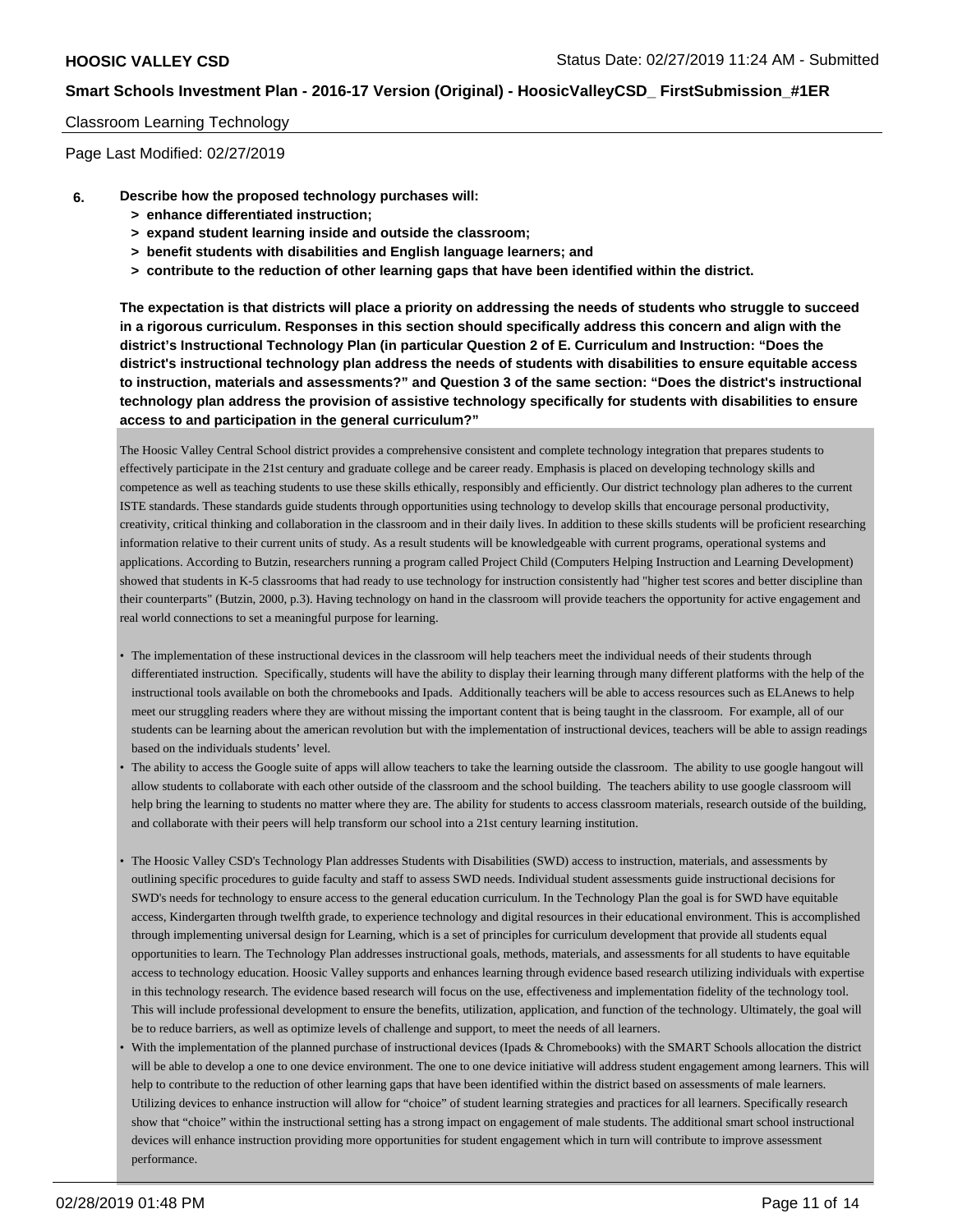### Classroom Learning Technology

Page Last Modified: 02/27/2019

**7. Where appropriate, describe how the proposed technology purchases will enhance ongoing communication with parents and other stakeholders and help the district facilitate technology-based regional partnerships, including distance learning and other efforts.**

The proposed technology purchases of Ipads and Chromebook devices will enhance ongoing communication with parents and stakeholders. The one to one initiative will provide teachers with the consistent accessibility of computer devices to utilize on line learning platforms such as Google Classroom for student and parent collaboration. Utilizing Google Classroom teachers can provide continually communication on class objectives, assignments, schedules of exams, and remediation resources. Teachers will also be able to utilize the devices to complete class assessments on line. On line assessments will allow for real time data analysis to drive teacher instruction and conversations with parents on student development. The utilization of the proposed devices will allow the district to facilitate technology-based regional partnerships with the Hoosic Valley School Community and the surrounding area schools. The district will work with the BOCES model schools improvement services to collaborate best practices with local area schools.

**8. Describe the district's plan to provide professional development to ensure that administrators, teachers and staff can employ the technology purchased to enhance instruction successfully.**

**Note: This response should be aligned and expanded upon in accordance with your district's response to Question 1 of F. Professional Development of your Instructional Technology Plan: "Please provide a summary of professional development offered to teachers and staff, for the time period covered by this plan, to support technology to enhance teaching and learning. Please include topics, audience and method of delivery within your summary."**

The District recognizes the need to provide targeted, rigorous, and sustained professional development for staff and students to effectively support technology. In order to support the use of technology in the District, including the projects outlined in the SSBA plan, the District contracts with Questar BOCES to provide a technology staff developer who works with teachers and students to assist with effective technology integration. The technology staff developer is provided through the Questar BOCES Model Schools Coser. The technology staff developer provides a variety of professional development opportunities including one-on-one sessions with teachers on use of technology in the classroom as well as group trainings on Chromebook use as well as online resources. For the Chromebook & iPad initiative, teachers of students who will be receiving Chromebooks or iPads through the Smart Schools Investment Plan will receive ongoing staff development provided by Questar Model Schools prior to their students receiving devices. Training has been and will continue to be offered through embedded staff development, afterschool Wednesday Workshops, and additional professional development days in the 2017-18 school year. These training sessions will continue on through subsequent years to help support teachers in the use of these devices in the classroom.

- **9. Districts must contact the SUNY/CUNY teacher preparation program that supplies the largest number of the district's new teachers to request advice on innovative uses and best practices at the intersection of pedagogy and educational technology.**
	- By checking this box, you certify that you have contacted the SUNY/CUNY teacher preparation program that supplies the largest number of your new teachers to request advice on these issues.

#### **9a. Please enter the name of the SUNY or CUNY Institution that you contacted.**

University at Albany SUNY

**9b. Enter the primary Institution phone number.**

5184424988

**9c. Enter the name of the contact person with whom you consulted and/or will be collaborating with on innovative uses of technology and best practices.**

Dr. Robert Bangert Drowns, Dean of Teacher Preparation Program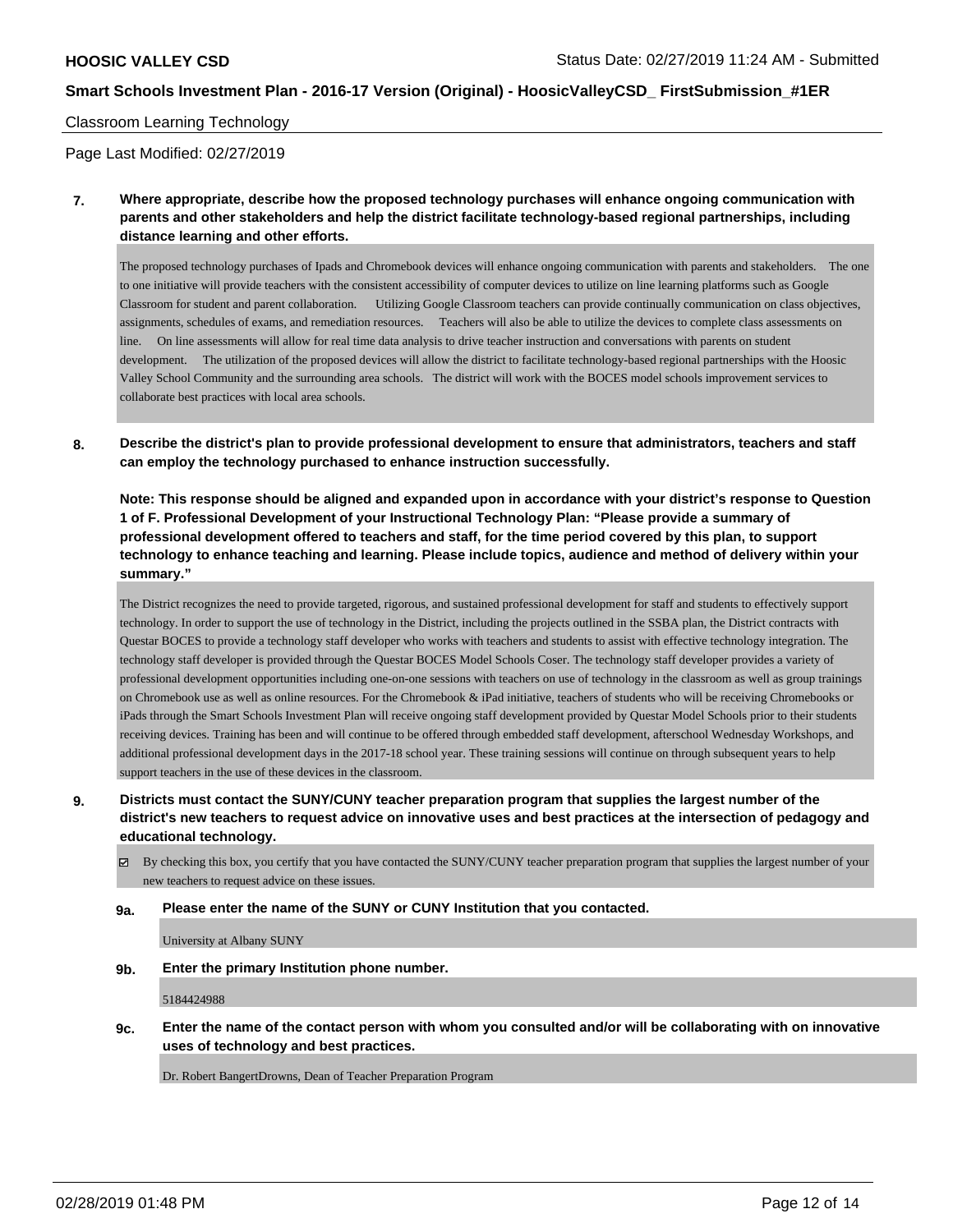Classroom Learning Technology

Page Last Modified: 02/27/2019

**10. A district whose Smart Schools Investment Plan proposes the purchase of technology devices and other hardware must account for nonpublic schools in the district.**

**Are there nonpublic schools within your school district?**

Yes

 $\boxtimes$  No

**11. Nonpublic Classroom Technology Loan Calculator**

**The Smart Schools Bond Act provides that any Classroom Learning Technology purchases made using Smart Schools funds shall be lent, upon request, to nonpublic schools in the district. However, no school district shall be required to loan technology in amounts greater than the total obtained and spent on technology pursuant to the Smart Schools Bond Act and the value of such loan may not exceed the total of \$250 multiplied by the nonpublic school enrollment in the base year at the time of enactment.**

**See:**

**http://www.p12.nysed.gov/mgtserv/smart\_schools/docs/Smart\_Schools\_Bond\_Act\_Guidance\_04.27.15\_Final.pdf.**

|                                       | 1. Classroom<br>Technology<br>Sub-allocation | l 2. Public<br>Enrollment<br>(2014-15) | l 3. Nonpublic<br>Enrollment<br>(2014-15) | 4. Sum of<br>Public and<br>l Nonpublic<br>Enrollment | 15. Total Per<br>Pupil Sub-<br>lallocation | 6. Total<br>Nonpublic Loan<br>Amount                                                          |
|---------------------------------------|----------------------------------------------|----------------------------------------|-------------------------------------------|------------------------------------------------------|--------------------------------------------|-----------------------------------------------------------------------------------------------|
| Calculated Nonpublic Loan<br>l Amount |                                              |                                        |                                           |                                                      |                                            | (No Response)   (No Response)   (No Response)   (No Response)   (No Response)   (No Response) |

**12. To ensure the sustainability of technology purchases made with Smart Schools funds, districts must demonstrate a long-term plan to maintain and replace technology purchases supported by Smart Schools Bond Act funds. This sustainability plan shall demonstrate a district's capacity to support recurring costs of use that are ineligible for Smart Schools Bond Act funding such as device maintenance, technical support, Internet and wireless fees, maintenance of hotspots, staff professional development, building maintenance and the replacement of incidental items. Further, such a sustainability plan shall include a long-term plan for the replacement of purchased devices and equipment at the end of their useful life with other funding sources.**

 $\boxtimes$  By checking this box, you certify that the district has a sustainability plan as described above.

**13. Districts must ensure that devices purchased with Smart Schools Bond funds will be distributed, prepared for use, maintained and supported appropriately. Districts must maintain detailed device inventories in accordance with generally accepted accounting principles.**

By checking this box, you certify that the district has a distribution and inventory management plan and system in place.

**14. If you are submitting an allocation for Classroom Learning Technology complete this table. Note that the calculated Total at the bottom of the table must equal the Total allocation for this category that you entered in the SSIP Overview overall budget.**

|                          | Sub-Allocation |
|--------------------------|----------------|
| Interactive Whiteboards  | (No Response)  |
| <b>Computer Servers</b>  | (No Response)  |
| <b>Desktop Computers</b> | 66,198         |
| Laptop Computers         | 166,530        |
| <b>Tablet Computers</b>  | 154,880        |
| <b>Other Costs</b>       | 137,759        |
| Totals:                  | 525,367        |